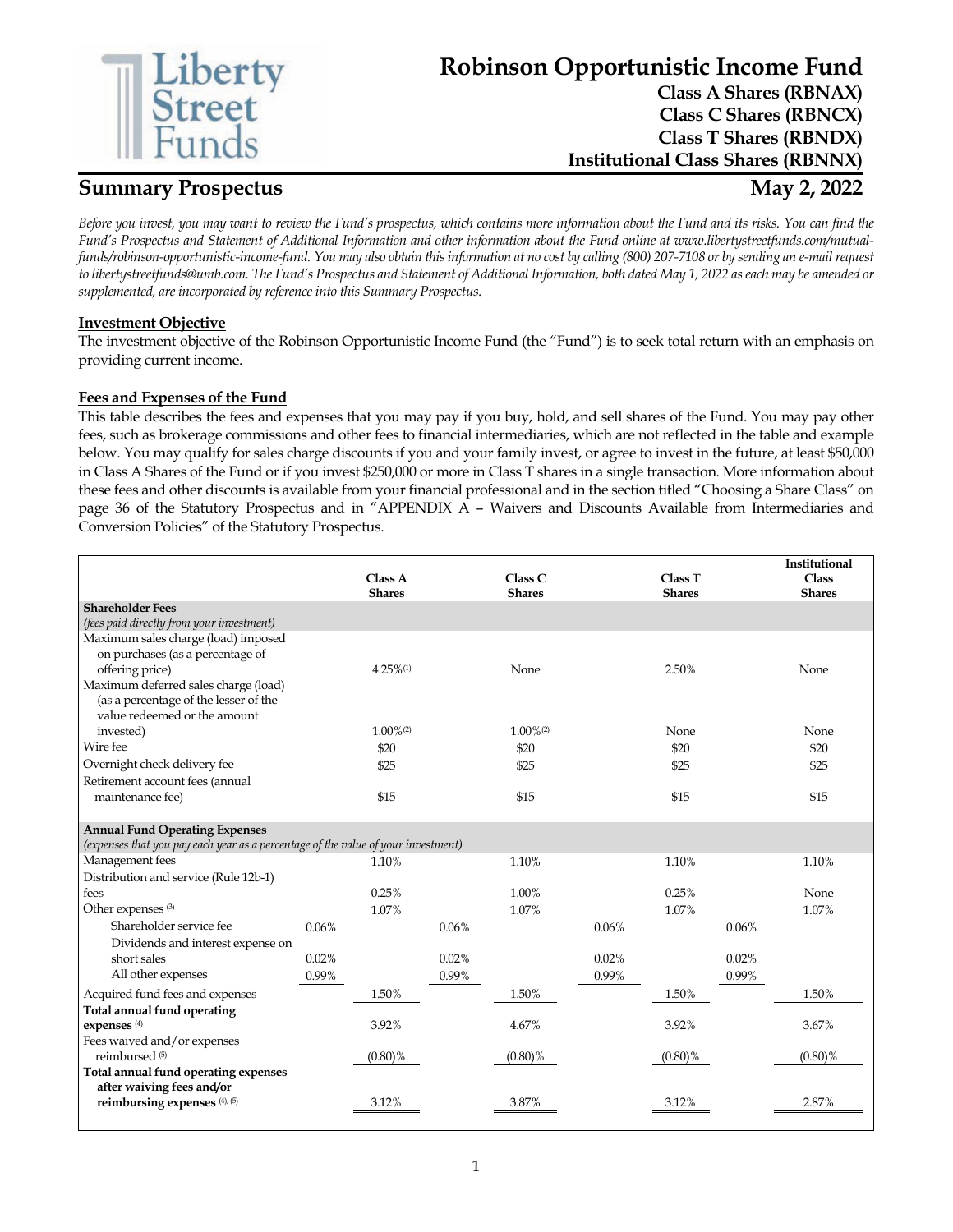- 1 No initial sales charge is applied to purchases of \$1 million or more.
- 2 A contingent deferred sales charge ("CDSC") of 1.00% will be charged on certain Class A Share purchases of \$1 million or more that are redeemed in whole or in part within 12 months of the date of purchase. A CDSC of 1.00% will be charged on Class C Share purchases that are redeemed in whole or in part within 12 months of the date of purchase.
- 3 Other expenses for Class T shares are estimated for the current fiscal year, based on current expenses for the existing share classes.
- 4 The total annual fund operating expenses and total annual fund operating expenses after fee waiver and/or expense reimbursements do not correlate to the ratio of expense to average net assets appearing in the financial highlights table, which reflects only the operating expenses of the Fund and does not include acquired fund fees and expenses.
- The Fund's advisor has contractually agreed to waive its fees and/or pay for operating expenses of the Fund to ensure that total annual fund operating expenses (excluding, as applicable, taxes, leverage interest, brokerage commissions, dividend and interest expenses on short sales, acquired fund fees and expenses (as determined in accordance with Form N-1A), expenses incurred in connection with any merger or reorganization and extraordinary expenses such as litigation expenses) do not exceed 1.60%, 2.35%, 1.60% and 1.35% of the average daily net assets of the Class A Shares, Class C Shares, Class T Shares and Institutional Shares, respectively. Class T Shares were not offered prior to May 1, 2022. This agreement is in effect until April 30, 2023, and may be terminated before that date only by the Trust's Board of Trustees. The Fund's advisor is permitted to seek reimbursement from the Fund for a period ending three full fiscal years after the date of the waiver or payment. This reimbursement may be requested from the Fund if the reimbursement will not cause the Fund's annual expense ratio to exceed the lesser of (a) the expense limitation in effect at the time such fees were waived or payments made, or (b) the expense limitation in effect at the time of the reimbursement.

#### **Example**

This example is intended to help you compare the cost of investing in the Fund with the cost of investing in other mutual funds.

The example assumes that you invest \$10,000 in the Fund for the time periods indicated and then redeem all of your shares at the end of those periods. The example also assumes that your investment has a 5% return each year and that the Fund's operating expenses remain the same. The example reflects the Fund's contractual fee waiver and/or expense reimbursement only for the term of the contractual fee waiver and/or expense reimbursement.

Although your actual costs may be higher or lower, based on these assumptions your costs would be:

|                            | One Year | <b>Three Years</b> | <b>Five Years</b> | <b>Ten Years</b> |
|----------------------------|----------|--------------------|-------------------|------------------|
| Class A Shares             | \$727    | \$1,500            | \$2,289           | \$4,340          |
| Class C Shares             | \$490    | \$1,337            | \$2,291           | \$4,703          |
| Class T Shares             | \$557    | \$1,344            | \$2,149           | \$4,237          |
| Institutional Class Shares | \$290    | \$1,050            | \$1,830           | \$3,872          |

You would pay the following expenses if you did not redeem your shares:

|                                            | Year<br>Jne | <b>Three</b><br>Years     | $\mathbf{r}$<br>Five<br>Years | Years<br>l en            |
|--------------------------------------------|-------------|---------------------------|-------------------------------|--------------------------|
| $\sim$<br>$\sim$ $\sim$<br>Class<br>Shares | \$389       | $\Omega$<br>ሰተ<br>\$1,33. | \$2.291<br>\$2,291            | $\neg \alpha$<br>\$4,703 |

## **Portfolio Turnover**

The Fund pays transaction costs, such as commissions, when it buys and sells securities (or "turns over" its portfolio). A higher portfolio turnover may indicate higher transaction costs and may result in higher taxes when Fund shares are held in a taxable account. These costs, which are not reflected in annual fund operating expenses or in the example, affect the Fund's performance. During the most recent fiscal year, the Fund's portfolio turnover rate was 112% of the average value of its portfolio.

## **Principal Investment Strategies**

Under normal market conditions, the Fund pursues its investment objective by investing primarily in publicly traded closedend registered investment companies ("closed-end funds" or "CEFs") which are income-producing securities due to the CEFs' underlying holdings, such as senior bank loans, corporate bonds and preferred/convertible equities which generate income. In addition, when, in the opinion of Robinson Capital Management, LLC ("Robinson" or the "Sub-Advisor"), the Fund's subadvisor, the risk/reward profile for CEF securities appears unfavorable, or when CEF price valuations are not attractive, the Fund may purchase shares of open-end registered investment companies ("Mutual Funds") or exchange-traded funds ("ETFs") that invest primarily in income-producing securities, or exchange-traded notes ("ETNs"). ETNs are unsecured debt securities issued by a bank that are linked to the total return of a market index. The Fund may also invest in ETNs, ETFs or Mutual Funds as "placeholders" for asset classes in which the Sub-Advisor seeks to invest but has yet to identify attractive CEFs. The CEFs, ETFs and Mutual Funds in which the Fund invests invest primarily in below investment grade securities (also referred to as "junk bonds"), with an average rating of B+ to BB by Standard & Poor's or B1 to Ba2 by Moody's. The Fund does not require a minimum or maximum average maturity for the underlying holdings in the CEFs, ETFs or Mutual Funds in which the Fund invests. The ETNs in which the Fund may invest will primarily provide exposure to indices or asset classes in which the Fund would otherwise invest through CEFs, ETFs or Mutual Funds. To enhance the portfolio's total return, the Fund may also invest in Special Purpose Acquisition Companies ("SPACs") which, in the opinion of the Sub-advisor, are trading at a discount to intrinsic value. SPACs are collective investment structures that pool funds in order to seek potential acquisition or merger opportunities, typically acquisitions of private companies. The Fund expects to invest in SPACs prior to announced mergers or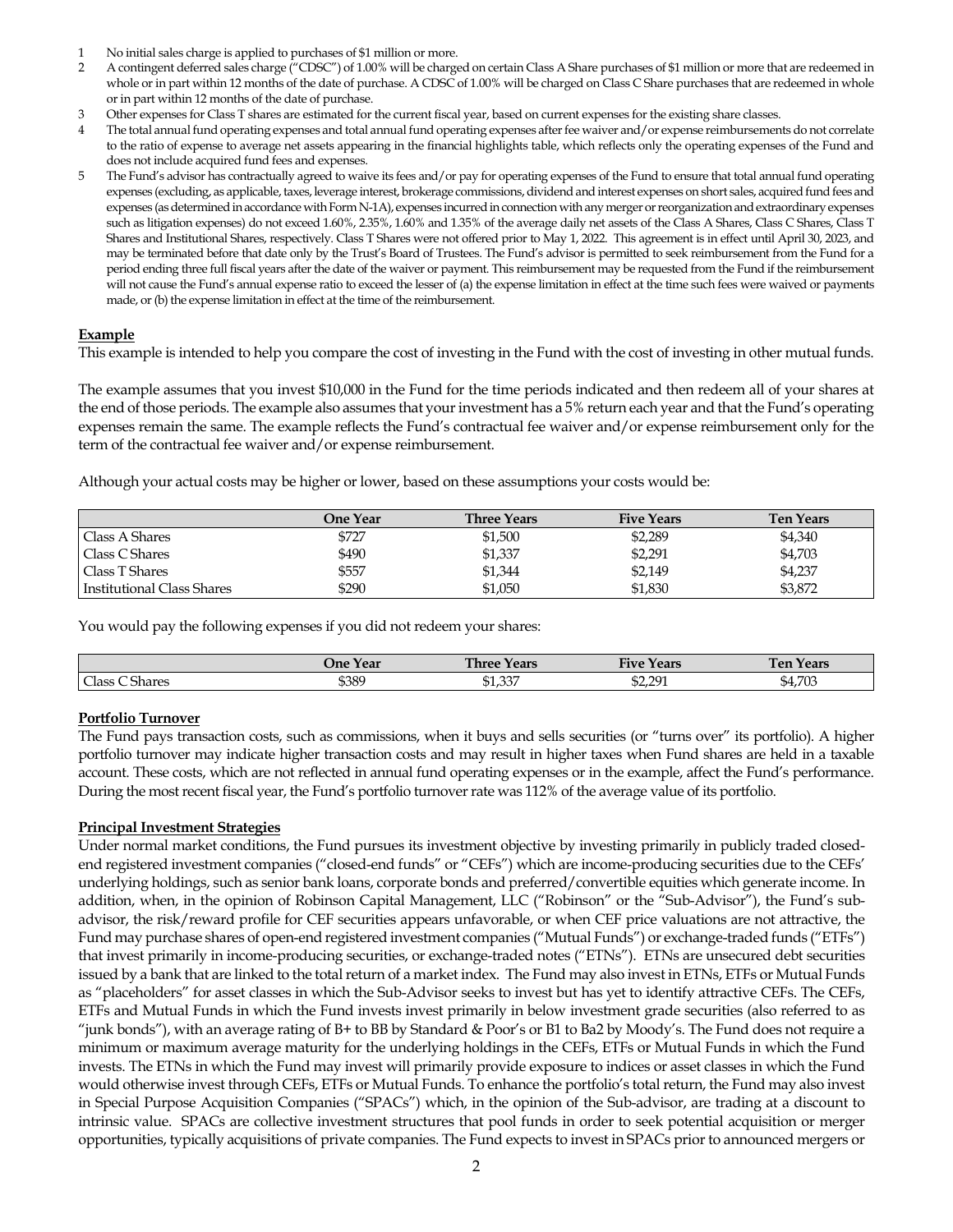acquisitions, as applicable. Although the size of the Fund's total investments in SPACs will fluctuate based on market conditions and the views of the Sub-Advisor, the Fund generally does not intend to invest more than 45% of its net assets in SPACs. The Fund may invest in stock, warrants, and other securities of SPACs or similar special purpose entities. In addition, the Fund will implement tactical trading strategies, as described further below, to attempt to enhance the portfolio's total return or to mitigate against certain risks. The Fund may utilize carefully weighted long and short ETFs, ETNs, options, futures and credit default swap positions to attempt to mitigate against equity, interest rate, credit, currency and volatility risks. Certain of the Fund's investments including options, futures and short sales, will give rise for a form of leverage. In addition, the CEFs, Mutual Funds and ETFs in which the Fund invests may be leveraged as a result of borrowing or other investment techniques.

The Sub-Advisor's portfolio construction process involves using proprietary real-time models to first analyze and rank potential investments to build expected return and risk profiles. The Sub-Advisor then uses value oriented analysis to weigh the costs and benefits of the potential investments, and quantify the potential investments' exposure to various risks.

The Sub-Advisor seeks to select CEFs that trade at discounts to the true market values of the CEFs underlying holdings by identifying quantifiable (or "rational") factors that could contribute to a deviation between a CEF's market capitalization (i.e., the aggregate market price of its total outstanding shares) and the true market value of the assets the CEF holds. Such factors include the CEFs' historical performance, fund expenses, dividend distribution yield, unrealized capital gains, investor trading to harvest short term losses, cost and use of leverage, liquidity, and governance. The Sub-Advisor's proprietary valuation model seeks to quantify each of these factors and adds them to (or if the factors have a negative impact, subtracts them from) a CEF's underlying market value. The resulting valuation is what the Sub-Advisor considers the fair market value for the CEF. The calculated fair market value per fund share is then compared to the actual price at which the CEF's shares are currently trading. The Sub-Advisor believes that any difference can be attributed to "irrational" explanations. If the Sub-Advisor's determination of a CEF's fair market value is greater than the CEF's actual market price, the Sub-Advisor considers the difference to be the CEF's discount. Conversely, if the Sub-Advisor's determination of a CEF's fair market value is lower than the actual market price, the Sub-Advisor considers the difference to be the CEF's premium.

The Sub-Advisor then analyzes the data according to its own proprietary model to determine a rating of the discount or premium. The analysis includes how under/overvalued a CEF is relative to its history, how under/overvalued a CEF is relative to other CEFs in the same asset class, how under/overvalued the asset class is relative to its history, and how under/overvalued the asset class is to other asset classes.

The Sub-Advisor may utilize a number of tactical trading strategies to seek to unlock its estimate of the value of the premiums/discounts in the CEFs. The Sub-Advisor's tactical trading strategies include rotating Fund portfolio holdings to the CEFs the Sub-Advisor believes are the most undervalued, short selling those CEFs that the Sub-Advisor believes are the most overvalued, opportunistic trading due to temporary price dislocations, participating in tender offers of CEF shares, arbitrage opportunities for CEF mergers, buying a CEF that the Sub-Advisor believes is undervalued and pairing it with a short position in another CEF, and tax-related rebalancing trades.

With regard to SPACs, the Sub-advisor expects to focus on the common equity of SPACs that are trading at a discount, or below the Sub-advisor's calculated intrinsic value. The Sub-advisor uses a proprietary model to analyze and rank SPACs. Factors considered include the historic performance of the SPAC management team, targeted industries for an acquisition, time remaining to complete a transaction, and value of the SPAC's warrants, which are typically attached to the SPAC. The Sub-advisor expects to engage in opportunistic trading of SPACs to take advantage of temporary price dislocations.

The Sub-Advisor may invest Fund assets in long positions in ETNs, ETFs or Mutual Funds when in its opinion, CEF price valuations are not attractive, the risk/reward profile for CEFs appears unfavorable, or as "placeholders" for asset classes in which the Sub-Advisor seeks to invest but has yet to identify attractive CEFs. The Fund will invest in those ETFs, Mutual Funds, and/or ETNs that the Sub-Advisor believes offer the most attractive diversification and liquidity characteristics for the asset class. The analysis of ETNs requires additional credit analysis to assure the solvency of the issuer.

To attempt to hedge against equity, interest rate, credit, currency and volatility risks, the Sub-Advisor may seek opportunities arising from what it believes are distortions in the relative valuations of equity, debt and convertible securities. Individual asset classes may become over- or under-valued relative to other asset classes over time. To execute this strategy, the Fund may buy one class of securities, while taking a short position in another class of securities. The Fund may utilize carefully weighted long and short ETFs, ETNs, options, futures and credit default swap positions in connection with this strategy.

## **Principal Risks of Investing**

Risk is inherent in all investing and you could lose money by investing in the Fund. A summary description of certain principal risks of investing in the Fund is set forth below. Before you decide whether to invest in the Fund, carefully consider these risk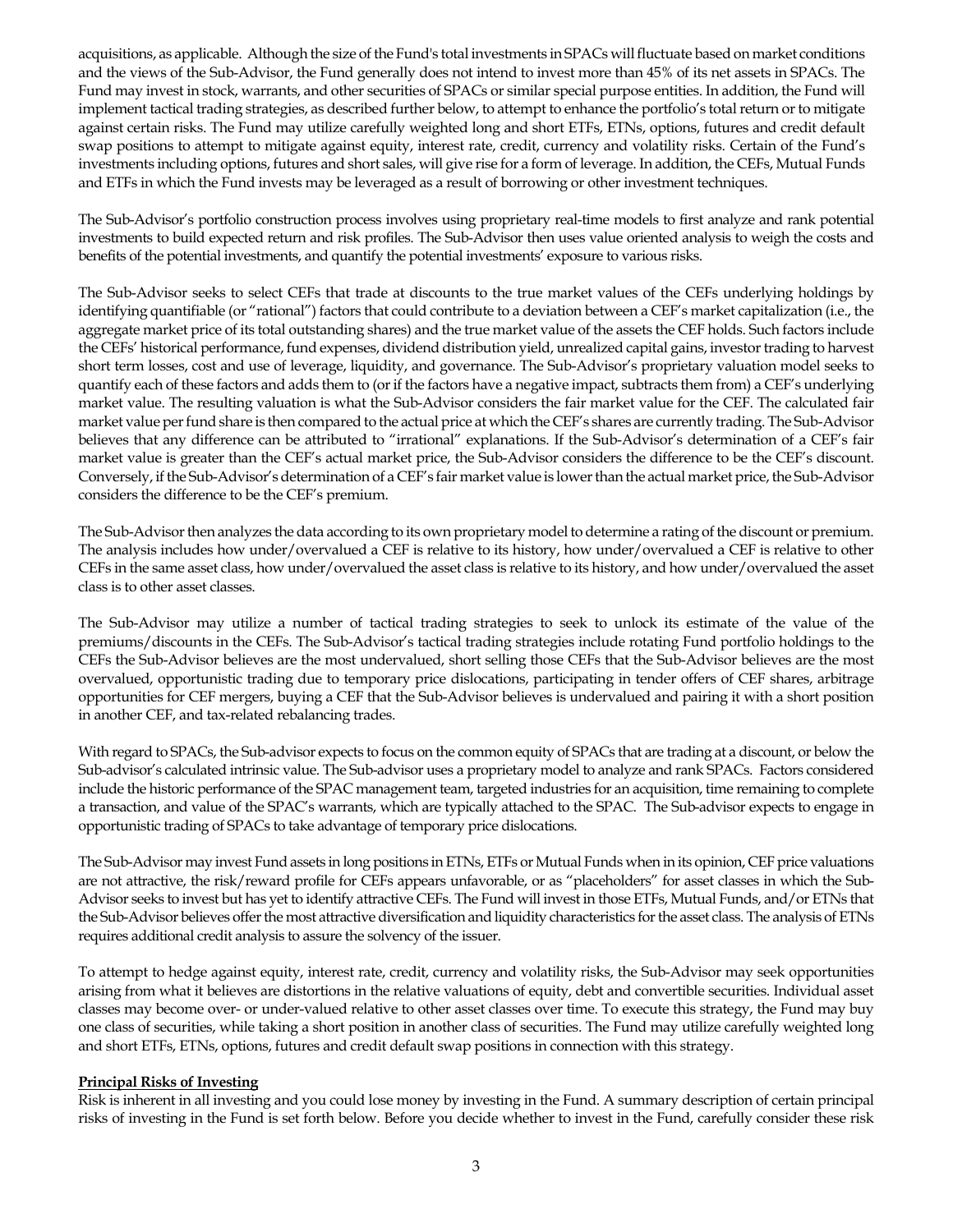factors associated with investing in the Fund, which may cause investors to lose money. There can be no assurance that the Fund will achieve its investment objective.

- *Market Risk*. The market price of a security or instrument may decline, sometimes rapidly or unpredictably, due to general market conditions that are not specifically related to a particular issuer, company, or asset class, such as real or perceived adverse economic or political conditions throughout the world, changes in the general outlook for individual consumers and borrowers, credit markets and corporate earnings, changes in interest or currency rates, or adverse investor sentiment generally. In addition, local, regional or global events such as war, acts of terrorism, the spread of infectious illness or other public health issues, or other events could have a significant impact on a security or instrument. The market value of a security or instrument also may decline because of factors that affect a particular issuer, borrower, industry or industries, such as increased unemployment, declining wages and property values, labor shortages or increased production costs and competitive conditions within an industry.
- *Fixed Income Securities Risk.* The underlying CEFs, Mutual Funds and ETFs in which the Fund invests invest primarily in fixed income securities. The prices of fixed income securities respond to economic developments, particularly interest rate changes, as well as to changes in an issuer's credit rating or market perceptions about the creditworthiness of an issuer. Generally fixed income securities decrease in value if interest rates rise and increase in value if interest rates fall, and longer-term and lower rated securities are more volatile than shorter-term and higher rated securities.
- *High Yield ("Junk") Bond Risk***.** The CEFs, Mutual Funds and ETFs in which the Fund invests invest primarily in high yield bonds. High yield bonds are debt securities rated below investment grade (often called "junk bonds"). Junk bonds are speculative, involve greater risks of default, downgrade, or price declines and are more volatile and tend to be less liquid than investment-grade securities. Companies issuing high yield bonds are less financially strong, are more likely to encounter financial difficulties, and are more vulnerable to adverse market events and negative sentiments than companies with higher credit ratings.
- *CEFs Risk.* The Fund invests in shares of CEFs. Investments in CEFs are subject to various risks, including reliance on management's ability to meet a CEF's investment objective and to manage a CEF's portfolio, and fluctuation in the market value of a CEF's shares compared to the changes in the value of the underlying securities that the CEF owns. In addition, the Fund bears a pro rata share of the management fees and expenses of each underlying CEF in addition to the Fund's management fees and expenses, which results in the Fund's shareholders being subject to higher expenses than if they invested directly in the CEFs. There can be no guarantee that shares of a CEF held by the Fund will not trade at a persistent and ongoing discount.
- *COVID-19 Related Market Events.* The pandemic of the novel coronavirus respiratory disease designated COVID-19 has resulted in extreme volatility in the financial markets, a domestic and global economic downturn, severe losses, particularly to some sectors of the economy and individual issuers, and reduced liquidity of many instruments. There have also been significant disruptions to business operations, including business closures; strained healthcare systems; disruptions to supply chains and employee availability; large fluctuations in consumer demand; and widespread uncertainty regarding the duration and long-term effects of the pandemic. The pandemic may result in domestic and foreign political and social instability, damage to diplomatic and international trade relations, and continued volatility and/or decreased liquidity in the securities markets. Some interest rates are very low and in some cases yields are negative. Governments and central banks, including the Federal Reserve in the United States, are taking extraordinary and unprecedented actions to support local and global economies and the financial markets. This and other government intervention into the economy and financial markets to address the pandemic may not work as intended, particularly if the efforts are perceived by investors as being unlikely to achieve the desired results. Rates of inflation have also recently risen, which could adversely affect economies and markets. In addition, the COVID-19 pandemic, and measures taken to mitigate its effects, could result in disruptions to the services provided to the Fund by its service providers. Other market events like the COVID-19 pandemic may cause similar disruptions and effects.
- *Management and Strategy Risk.* The evaluation and selection of the Fund's investments depend on the judgment of the Sub-Advisor about the quality, relative yield, value or market trends affecting a particular security, issuer, sector or region, which may prove to be incorrect.
- *Short Sales Risk.* The Fund and the CEFs, Mutual Funds and ETFs held by the Fund may sell securities short. A short sale is a transaction in which the Fund sells a security it does not own but has borrowed in anticipation that the market price of the security will decline. The Fund must replace the borrowed security by purchasing it at the market price at the time of replacement, which may be more or less than the price at which the Fund sold the security. In connection with a short sale of a security or other instrument, the Fund is subject to the risk that instead of declining, the price of the security or other instrument sold short will rise, and thus, the Fund may experience a loss. Furthermore, until the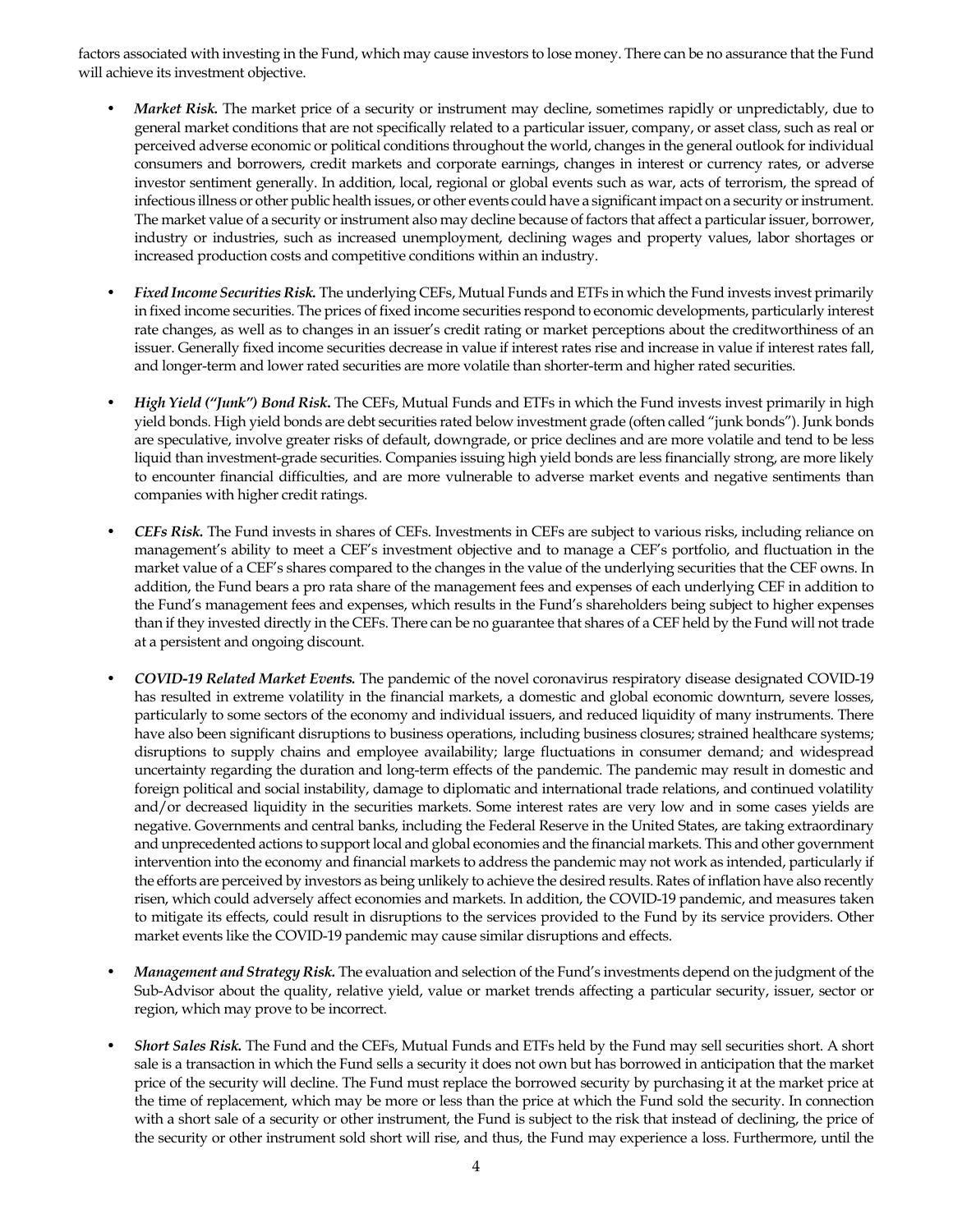Fund replaces a security borrowed, or sold short, it must pay to the lender amounts equal to any dividends that accrue during the period of the short sale. In addition, the Fund will incur certain transaction fees associated with short selling.

- *Derivatives Risk.* The Fund and the CEFs, Mutual Funds and ETFs held by the Fund may use derivative instruments, which derive their value from the value of an underlying security, currency, or index. Major types of derivatives include futures, options, swaps and forward contracts. Derivative instruments involve risks different from direct investments in the underlying assets, including imperfect correlation between the value of the derivative instrument and the underlying assets; risks of default by the other party to the derivative instrument; risks that the transactions may result in losses of all or in excess of any gain in the portfolio positions; and risks that the transactions may not be liquid.
- *Futures Risk.* Use of futures contracts by the Fund or the CEFs, Mutual Funds and ETFs held by the Fund may cause the value of the Fund's shares to be more volatile. The Fund's use of futures contracts (and related options) expose the Fund to leverage and tracking risks because a small investment in futures contracts may produce large losses and futures contracts may not be perfect substitutes for securities. Risks of futures contracts may arise from an imperfect correlation between movements in the price of the futures and the price of the underlying instrument. The price of futures can be highly volatile; using them could lower total return, and the potential loss from futures could exceed the Fund's initial investment in such contracts. While futures contracts are generally liquid instruments, under certain market conditions they may become illiquid, and as a result, the Fund may be unable to close out its futures contracts at a time that is advantageous.
- *Leveraging Risk***.** The CEFs, Mutual Funds and ETFs in which the Fund invests may be leveraged as a result of borrowing or other investment techniques. As a result, the Fund will be exposed indirectly to leverage through its investment in a CEF, Mutual Fund or ETF that utilizes leverage. An investment in securities of a CEF, Mutual Fund or ETF that uses leverage may expose the Fund to higher volatility in the market value of such securities than would otherwise be the case and the possibility that the Fund's long-term returns on such securities (and, indirectly, the longterm returns of the Fund's shares) will be diminished. Certain Fund transactions, such as entering into futures contracts, options and short sales, will give rise to a form of leverage. The use of leverage, such as entering into futures contracts, options, and short sales, may magnify the Fund's gains or losses, and make the Fund more volatile. Leverage creates a risk of loss of value on a larger pool of assets than the Fund would otherwise have had, potentially resulting in the loss of all assets. The Fund may also have to sell assets at inopportune times to satisfy its obligations in connection with such transactions.
- *Interest Rate Risk***.** The underlying CEFs, Mutual Funds and ETFs in which the Fund invests invest primarily in fixed income securities. Generally fixed income securities decrease in value if interest rates rise and increase in value if interest rates fall, with longer-term securities being more sensitive than shorter-term securities. For example, the price of a security with a three-year duration would be expected to drop by approximately 3% in response to a 1% increase in interest rates. Generally, the longer the maturity and duration of a bond or fixed rate loan, the more sensitive it is to this risk. Falling interest rates also create the potential for a decline in the Fund's income. Changes in governmental policy, rising inflation rates, and general economic developments, among other factors, could cause interest rates to increase and could have a substantial and immediate effect on the values of the underlying CEF's, Mutual Fund's and ETF's investments. In addition, a potential rise in interest rates may result in periods of volatility and increased redemptions that might require the Fund to liquidate portfolio securities at disadvantageous prices and times.
- *SPACs Risk.* Unless and until an acquisition is completed, a SPAC generally invests its assets (less a portion retained to cover expenses) in U.S. government securities, money market fund securities and cash. To the extent the SPAC is invested in cash or similar securities, this may impact the Fund's ability to meet its investment objective. If an acquisition that meets the requirements for the SPAC is not completed within a pre-established period of time, the invested funds are returned to the entity's shareholders, less certain permitted expenses, and any warrants issued by the SPAC will expire worthless. As SPACs and similar entities generally have no operating history or ongoing business other than seeking acquisitions, the value of their securities is particularly dependent on the ability of the entity's management to identify and complete a profitable acquisition. Certain SPACs may pursue acquisitions only within certain industries or regions, which may increase the volatility of their prices. In addition, certain of these securities, which are typically traded in the over-thecounter market, may be considered illiquid and/or subject to restrictions on resale.
- *ETF and Mutual Fund Risk.* Investing in ETFs or Mutual Funds will provide the fund with exposure to the risks of owning the underlying securities the ETFs or Mutual Funds hold. Shares of ETFs typically trade on securities exchanges and may at times trade at a premium or discount to their net asset values. In addition, an ETF or a Mutual Fund, if the Mutual Fund is an index fund, may not replicate exactly the performance of the benchmark index it seeks to track for a number of reasons, including transaction costs incurred by the ETF or Mutual Fund, the temporary unavailability of certain index securities in the secondary market, or discrepancies between the ETF or Mutual Fund and the index with respect to the weighting of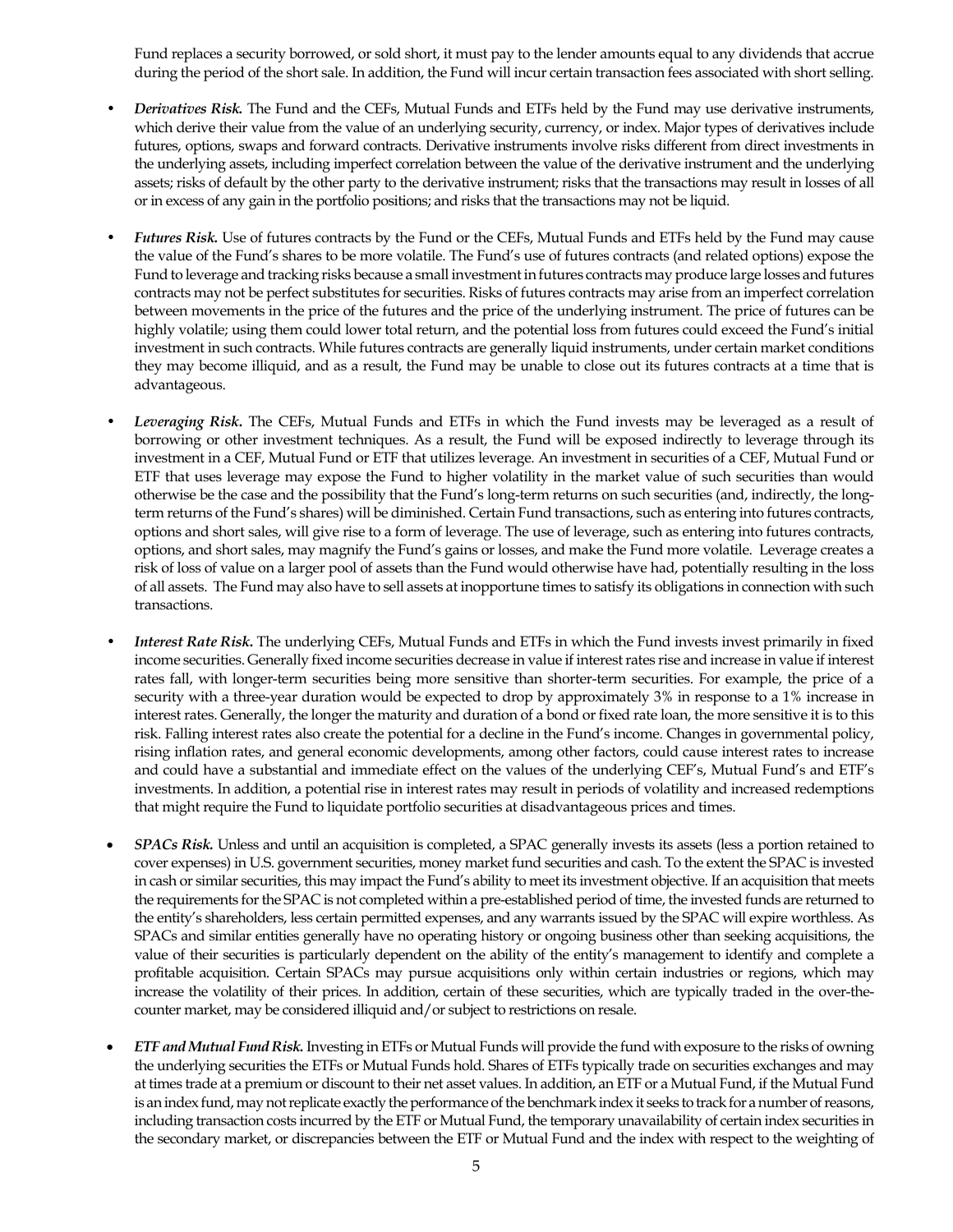securities or the number of securities held. It may be more expensive for the Fund to invest in an ETF or Mutual Fund than to own the portfolio securities of these investment vehicles directly. Investing in ETFs and Mutual Funds, which are investment companies, involves duplication of advisory fees and certain other expenses. The Fund will pay brokerage commissions in connection with the purchase and sale of shares of ETFs. In addition, the Fund may invest in underlying funds which invest a larger portion of their assets in one or more sectors than many other Mutual Funds, and thus will be more susceptible to negative events affecting those sectors.

- *ETN Risk.* The Fund may invest in ETNs, which are debt securities that combine certain aspects of ETFs and bonds. ETNs are not investment companies and thus are not regulated under the Investment Company Act of 1940, as amended (the "1940 Act"). Investing in ETNs exposes the Fund to the credit risk of the issuer. ETNs, like ETFs, are traded on stock exchanges and generally track specified market indices, and their value depends on the performance of the underlying index and the credit rating of the issuer. ETNs may be held to maturity, but unlike bonds there are no periodic interest payments and principal is not protected. ETNs may be less liquid despite being traded on exchanges and they may have large bid and ask spreads. ETNs may at times trade at a premium or discount to their indicative value.
- *Tax Risk.* There is no guarantee that all distributions from the Fund to shareholders will be characterized as income for U.S. federal income tax purposes. For example, a portion of the distributions to shareholders may be characterized as return of capital or capital gains due to the nature of the distributions from the underlying CEFs, Mutual Funds and ETFs held by the Fund. Also, the Fund's opportunistic trading strategies may result in a portion of the Fund's distributions to shareholders being characterized as capital gains.
- Liquidity Risk. There can be no guarantee that an active market in ETNs or shares of CEFs and ETFs held by the Fund will exist. The Fund may not be able to sell CEF or ETF shares at a price equal to the net asset value per share ("NAV") of the CEF or ETF. While the Fund seeks to take advantage of differences between the NAV of CEF and ETF shares and any secondary market premiums or discounts, the Fund may not be able to do so. The securities of certain SPACs, which are typically traded in the over-the-counter market, may be considered illiquid and/or subject to restrictions on resale. The Fund may not be able to sell some or all of the investments that it holds due to a lack of demand in the marketplace or other factors such as market turmoil, or if the Fund is forced to sell an asset to meet redemption requests or other cash needs it may only be able to sell those investments at a loss. In addition, the reduction in dealer market-making capacity in the fixed income markets that has occurred in recent years has the potential to decrease the liquidity of the Fund's investments. Liquid investments may become illiquid or less liquid after purchase by the Fund, particularly during periods of market turmoil. Illiquid and relatively less liquid investments may be harder to value, especially in changing markets.
- *Portfolio Turnover Risk*. Active and frequent trading of the Fund's portfolio securities may lead to higher transaction costs and may result in a greater number of taxable transactions than would otherwise be the case, which could negatively affect the Fund's performance. A high rate of portfolio turnover is 100% or more.
- *Options Risk.* Purchasing and writing options are highly specialized activities and entail greater than ordinary investment risks. The Fund may not fully benefit from or may lose money on an option if changes in its value do not correspond as anticipated to changes in the value of the underlying securities. If the Fund is not able to sell an option held in its portfolio, it would have to exercise the option to realize any profit and would incur transaction costs upon the purchase or sale of the underlying securities. Ownership of options involves the payment of premiums, which may adversely affect the Fund's performance. To the extent that the Fund invests in over-the-counter options, the Fund may be exposed to counterparty risk.
- *Swaps Risk.* The Fund or the CEFs, Mutual Funds and ETFs held by the Fund may enter into equity, interest rate, index, credit default, and currency rate swap agreements, or "swaps." Swaps can involve greater risks than direct investment in securities, because swaps may be leveraged, are subject to the risk of that the counterparty may default on the obligation, and may be difficult to value. Swaps may also be considered illiquid.
- *Bank Loan Risk.* The CEFs, Mutual Funds and ETFs held by the Fund may invest in secured and unsecured participations in bank loans and assignments of such loans. In making investments in such loans, which are made by banks or other financial intermediaries to borrowers, the CEFs, Mutual Funds and ETFs will depend primarily upon the creditworthiness of the borrower for payment of principal and interest which will expose investors to the credit risk of both the financial institution and the underlying borrower. The CEFs, Mutual Fund and ETFs held by the Fund may invest in loan participations that are rated by a nationally recognized statistical rating organization or are unrated, and may invest in loan participations of any credit quality, including "distressed" companies with respect to which there is a substantial risk of losing the entire amount invested. Bank loans may not be considered securities under U.S. federal securities law and, as a result, investments in them by the CEFs, Mutual Funds and ETFs held by the Fund may not have the protection of federal securities laws.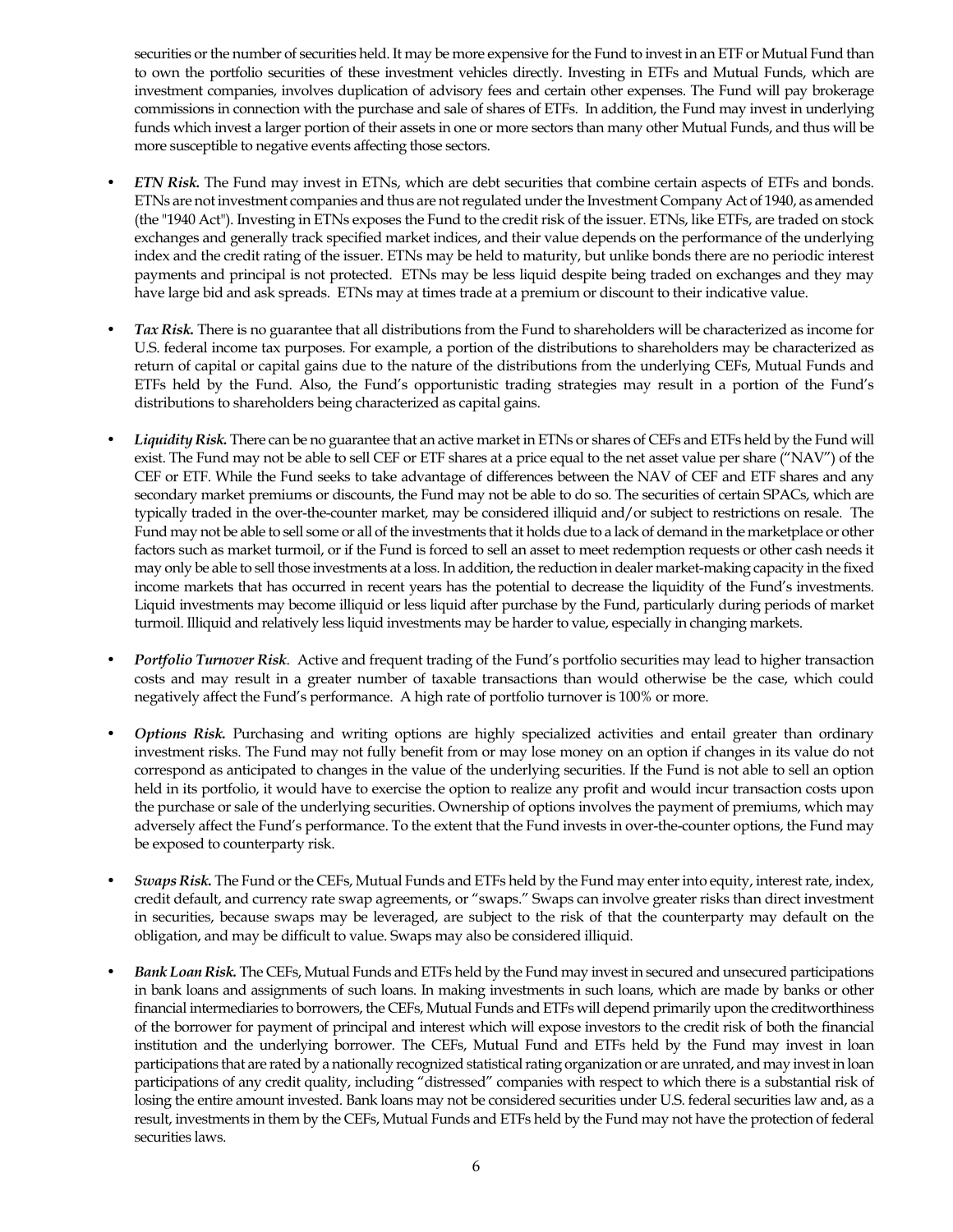- *LIBOR Risk.* The underlying CEFs, Mutual Funds and ETFs in which the Fund invests may invest in securities, such as senior bank loans, that use a floating rate based on the London Interbank Offered Rate ("LIBOR"). In July 2017, the Financial Conduct Authority, the United Kingdom's financial regulatory body, announced that after 2021 it will cease its active encouragement of banks to provide the quotations needed to sustain LIBOR. In March 2021, the administrator of LIBOR announced a delay in the phase out of the majority of the USD LIBOR publications until June 30, 2023, although the remainder of LIBOR publications ended on December 31, 2021. The unavailability and/or discontinuation of LIBOR could have adverse impacts on newly issued financial instruments and existing financial instruments that reference LIBOR. While some instruments may contemplate a scenario in which LIBOR is no longer available by providing for an alternative rate setting methodology, not all instruments may have such provisions and there is uncertainty regarding the effectiveness of any alternative methodology. In addition, the unavailability or replacement of LIBOR may affect the value, liquidity or return on certain Fund investments and may result in costs incurred in connection with closing out positions and entering into new trades. The potential effect of the transition away from LIBOR on the Fund or the underlying CEFs, Mutual Funds and ETFs in which the Fund invests cannot yet be determined and may adversely affect the Fund's performance or net asset value.
- *Convertible Securities Risk.* The underlying CEFs, Mutual Funds and ETFs in which the Fund invests may invest in convertible securities. Convertible securities are subject to market and interest rate risk and credit risk. When the market price of the equity security underlying a convertible security decreases the convertible security tends to trade on the basis of its yield and other fixed income characteristics, and is more susceptible to credit and interest rate risks. When the market price of such equity security rises, the convertible security tends to trade on the basis of its equity conversion features and be more exposed to market risk. Convertible securities are typically issued by smaller capitalized companies with stock prices that may be more volatile than those of other companies.
- *Preferred Stock Risk.* The underlying CEFs, Mutual Funds and ETFs in which the Fund invests may invest in preferred stock. Preferred stock represents an equity interest in a company that generally entitles the holder to receive, in preference to the holders of other stocks such as common stock, dividends and a fixed share of the proceeds resulting from a liquidation of the company. The market value of preferred stock is subject to company-specific and market risks applicable generally to equity securities and is also sensitive to changes in the company's creditworthiness, the ability of the company to make payments on the preferred stock, and changes in interest rates, typically declining in value if interest rates rise.

#### **Performance**

The bar chart and table below provide some indication of the risks of investing in the Fund by showing changes in the Fund's performance from year to year for Institutional Class shares and by showing how the average annual total returns of each class of the Fund compare with the average annual total returns of a broad-based market index. Performance for classes other than those shown may vary from the performance shown to the extent the expenses for those classes differ. Class T Shares were not offered during the periods shown and therefore no performance for Class T Shares is provided. Updated performance information is available at the Fund's website, www.libertystreetfunds.com, or by calling the Fund at (800) 207-7108. The Fund's past performance, before and after taxes, is not necessarily an indication of how the Fund will perform in the future.



#### **Calendar-Year Total Return (before taxes) – Institutional Class Shares**